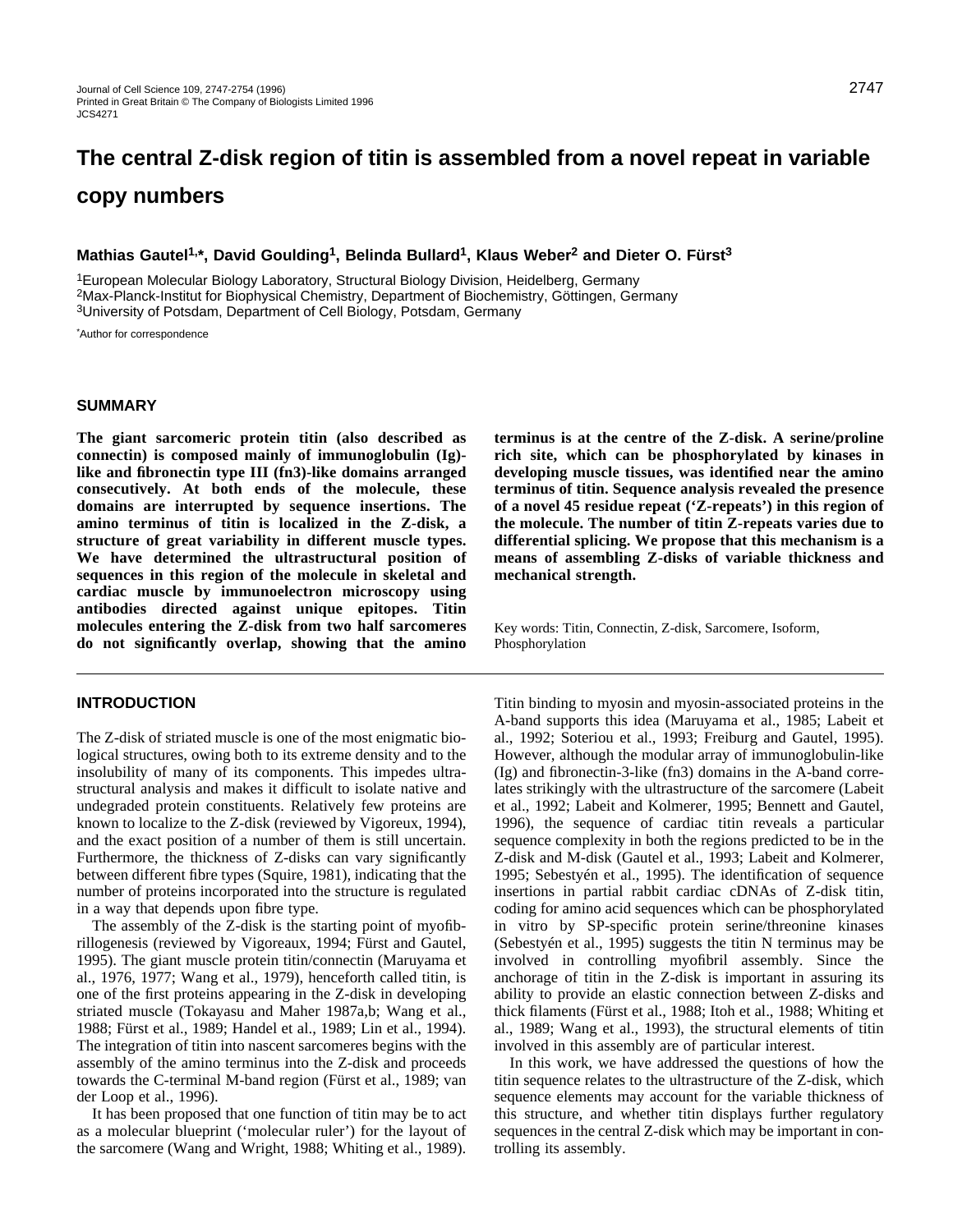#### 2748 M. Gautel and others

# **MATERIALS AND METHODS**

#### **Protein expression and purification**

Titin domains were amplified from primary λ-cDNA clones by PCR as described (Saiki et al., 1985) using specific primers based on the cDNA sequence of human cardiac titin (EMBL data bank X90568). The nomenclature and domain boundaries are as in Labeit and Kolmerer (1995). The cDNA fragments were subcloned into a modified pET vector described previously (Labeit et al., 1992). His<sub>6</sub>tagged proteins were expressed and purified as described (Politou et al., 1994a,b). Analysis of purified protein was by SDS-PAGE as described (Laemmli, 1970).

#### **cDNA sequencing and analysis**

Fragments from the Z-disk insertion Zis2 (Labeit and Kolmerer, 1995) were amplified from total human cardiac cDNA prepared as described (Labeit and Kolmerer, 1995) by PCR using the primer pair Z/ol1 (5′tttctcgagcCCTGCTAAAAAGACAAAGACAATTG3′) and Z/ol2 (5′tttacgcgttaCTCCAAAGTGGTCTGCTGAG3′). The fragment pool obtained was subcloned into the modified pET vector (see above), individual clones isolated and grouped by restriction digestion using the flanking *Xho*I and *Mlu*I sites. Three different length variants could be isolated from human cardiac cDNA, termed ZisS, ZisM and ZisL. DNA sequencing was performed with an automated ALF DNA sequencer (Pharmacia, Sweden) using standard procedures. Sequences have been deposited in the EMBL data library under accession numbers X98114 (ZisS) and X98115 (ZisL).

Sequence prediction and dotplot self-comparison were performed with the UWGCG software package (Devereux et al., 1984). The novel repeat type was identified by sequence self-comparison and by visual inspection, and was used to search the Swiss Prot and EMBL data libraries (release 21) with FASTA or BTFASTA. No significant homologies were found except for the titin sequence itself. Motifs were aligned by GCG-PILEUP and CLUSTAL-W (Thompson et al., 1994) and edited by eye, and homologous positions were boxed with PRETTYPLOT (P. Rice, EMBL).

#### **Antibodies**

The recombinant Z1 domain and the peptide SPIRMSPARM-SPARMSPARM, corresponding to the insertion Zis5, which is located between domains Z6 and Z7 (Labeit and Kolmerer, 1995; Sebestyén et al., 1995) were used for raising rabbit polyclonal antibodies. The peptide was coupled to bovine serum albumin at an estimated molar ratio of 1:10 with *bis*-succinimidylsuberate following standard protocols (Harlow and Lane, 1988). Chinchilla rabbits were immunized in a standardized scheme with the purified titin domain Z1 and the peptide-conjugate using titerMax adjuvant (Vaxcel, USA). Antibody production was monitored in test-bleeds by indirect immunofluorescence on cryosections of baboon heart (Bios, Gräfelfing, Germany). For immunohistochemistry, IgG-fractions were affinity-purified on the relevant immobilized antigen as described (Harlow and Lane, 1988).

Monoclonal antibodies (mAbs) were generated by immunizing Balb/c mice with native titin prepared from chicken skeletal muscle as described (Fürst et al., 1988, 1989). Fusion of spleen cells with PAI myeloma cells and subsequent selection in HAT medium followed standard protocols (Debus et al., 1983). Resulting antibodies were characterized by western blotting using total muscle extracts and by indirect immunofluorescence on cryosections of skeletal and cardiac muscle samples (Fürst et al., 1988).

Epitope positions were determined in dot-blot assays using the panel of recombinant titin Z-disk fragments described above and I band domains as controls (Politou et al., 1996). Dot blots were performed with 0.1 µg of purified protein spotted onto nitrocellulose BA85 membranes (Schleicher & Schüll, Dassel, Germany). Undiluted overgrown hybridoma supernatants or dilutions of polyclonal sera of

1:1,000 were used to identify reactive domains. Bound antibody was visualized by alkaline-phosphatase-conjugated secondary antibody in a standard colour reaction (Harlow and Lane, 1988). Using total muscle extracts in immunoblotting analysis all the antibodies used in this study were found to be specific for titin. They recognized a single defined epitope in the assay with recombinant titin domains.

#### **Immunoelectron microscopy**

Immunoelectron microscopy was performed essentially as described by Tokayasu (1973) and Fürst et al. (1988). All chemicals were purchased from Sigma or Electron Microscopy Sciences. For cardiac papillary muscle, immunogold labelling was performed on tissue excised from hearts of freshly-killed rabbits on ice and tied immediately under stretch to wooden supports. Specimens were then fixed for 1 hour in rigor solution A (0.1 M KCl, 20 mM potassium phosphate buffer, pH 6.8, 5 mM MgCl2, 5 mM EGTA, 5 mM NaN3) with 4% paraformaldehyde and subsequently dissected into  $1 \text{ mm} \times$  $1 \text{ mm} \times 2.5 \text{ mm}$  longitudinal strips. Specimens were cryopreserved in three changes of 2.1 M sucrose, mounted on copper supports and frozen in liquid nitrogen. Sections of 80-120 nm were cut on a Leica Ultracut S ultramicrotome and collected on carbon-coated grids. First antibody decoration was performed with rabbit polyclonal antibodies at 20 µg/ml of IgG in rigor buffer with 10% fetal calf serum and 0.02 M glycine for 30 minutes. After washing of the samples in rigor buffer, bound antibody was visualized by soaking in Protein A coupled to 10 nm gold particles. The sections were post-fixed with 2.5% glutaraldehyde for 5 minutes, rinsed briefly in distilled water, stained with 0.3% uranyl acetate in 2% methyl cellulose and viewed on a Philips 400T transmission electron microscope. Skeletal muscle (M. psoas) was excised and immunolabelled by soaking in antibody solutions of 0.1-1 mg/ml as described (Fürst et al., 1988). The immunolabel was subsequently enhanced by soaking in secondary antibody, then embedded in epon and sectioned (Fürst et al., 1988). Electron micrographs were taken at a primary magnification of  $\times 10,000$  and  $\times 22,000$ .

#### **Preparation of cell extracts from muscle tissues**

Cardiac left ventricles from adult and neonatal Balb/c mice were dissected from freshly killed animals on ice. Muscle tissue was cut into small fragments, shock frozen in liquid nitrogen and pulverized in a mortar under liquid nitrogen. Homogenized tissue (100 to 150 mg) was immediately transferred into ice-cold lysis buffer (25 mM Hepes, pH 7.2, 100 mM KCl, 1 mM EDTA, 1 mM dithiothreitol, 2 µg/ml leupeptin, 1 µM pepstatin, 0.5 mM PMSF, 0.2% Triton X-100). Cytosolic and myofibrillar particulate fractions were separated by centrifugation at 3,000 *g*. Cell fractions were adjusted to 1 mg/ml total protein (modified Lowry assay, Sigma) by dilution in lysis buffer.

#### **Phosphorylation assays**

Cytosolic fractions and myofibrillar-enriched particulate fractions (2- 4 µl) or recombinant cdc2- (New England Biolabs) and ERK-2 (Stratagene) protein kinases were added to phosphorylation assays containing final concentrations of 0.1 µg/ml of the expressed substrate protein in 20 µl assay buffer (25 mM Hepes, pH 7.2, 10 mM MgCl<sub>2</sub>, 1 mM EGTA, 1 mM DTT, 0.2 mM ATP and 1 µCi [γ-33P]ATP, 3,000  $Ci/mM$ ; Amersham). Assays were started by addition of a  $10\times$  ATPmix and incubated at 37°C for 10 minutes. The reactions were stopped by addition of 5 µl of sample buffer, heated to 95°C for 1 minute and analyzed on 18% polyacrylamide gels (Laemmli, 1970). Gels were dried and autoradiographed with intensifying screens at −80°C for 12 to 24 hours. For quantitation, radiolabelled protein was precipitated on nitrocellulose filters with 5% trichloroacetic acid (TCA) and incorporated label measured by liquid scintillation in Ready Safe (Beckman) in a Beckman LS 8100 liquid scintillation counter against background and radionucleotide references for calibration.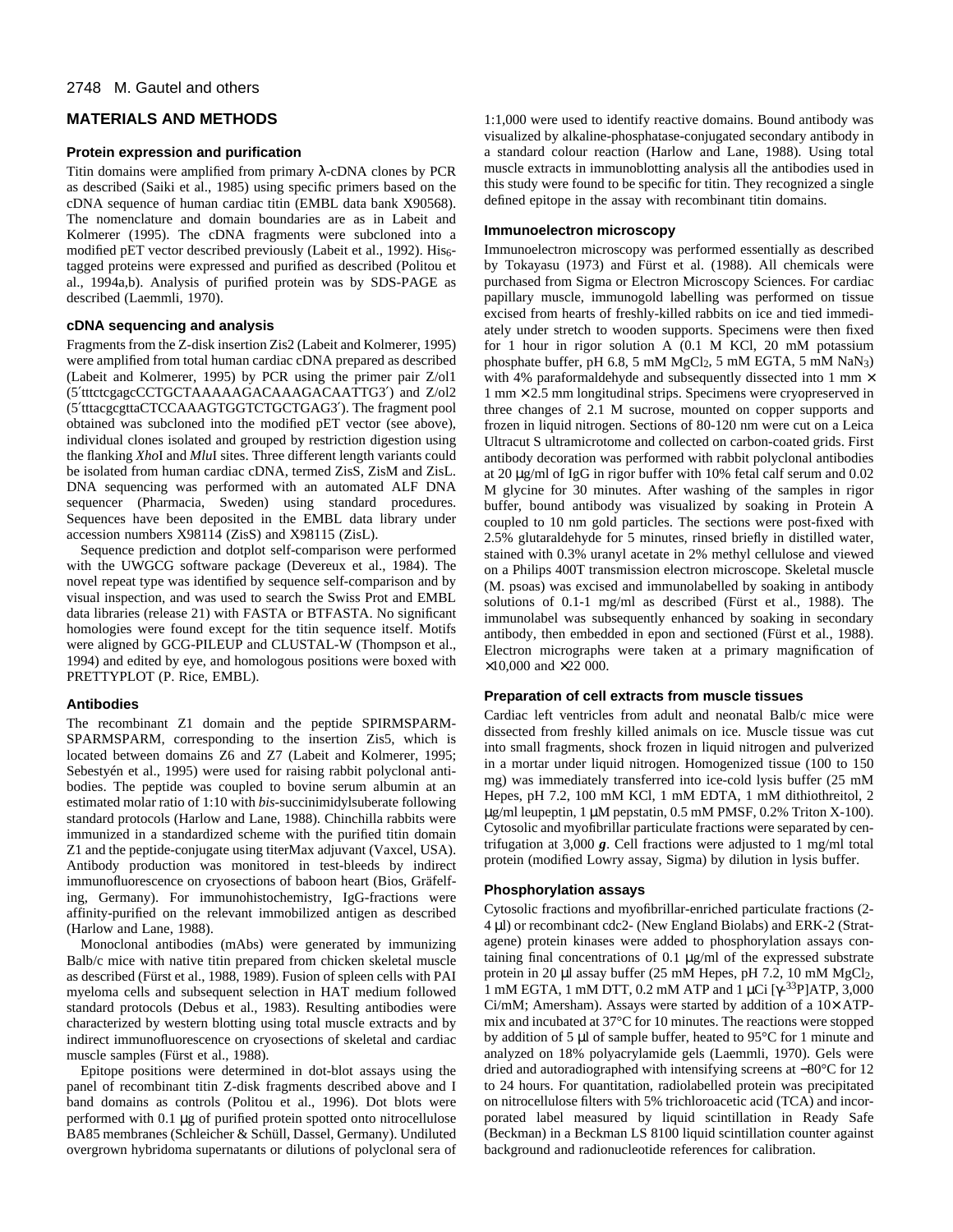

Labeit and Kolmerer, 1995) and the mapped positions of the monoclonal titin antibodies T20, T21 and TM19. The position of T12 is that determined by Labeit and Kolmerer (1995) and according to our own mapping data (not shown). The epitope positions of the newly raised rabbit polyclonal antibodies T-Z1ra and T-SPARMra are also shown, as are the positions of the recombinant protein fragments used in this study. (B) The SPXR-rich regions in the titin Z-disk. Insertion Zis1 contains multiple SPXR consensus sites for ERK- and cdc-like protein kinases (underlined) as well as multiple SP-motifs (italics). Similar motifs are also found in the insertion Zis5 between Z6 and Z7.

**Fig. 1.** (A) The modular array of the titin Z-disk region (modified after Sebestyén et al., 1995, and

# **RESULTS**

#### **Ultrastructural mapping of the central Z-disk region of titin**

To correlate the sequence information of the Z-disk region of titin with an ultrastructural map of defined epitopes, two approaches were combined: Firstly, a panel of mostly overlapping recombinant fragments of the amino-terminal region (5.7 kb in size) of human cardiac titin was generated (Figs 1 and 2). This protein bank was used to map the epitopes of the titin-specific mAbs T20 and T21 described previously. The mAb T20 was assigned to the central Z-disk by immunoelectron microscopy (Fürst et al., 1988). On the panel of recombinant titin fragments mAb T20 bound exclusively to fragments containing the Ig-domain Z2, thus defining this domain as the epitope (Fig. 3).

The mAb T21 was shown to decorate skeletal sarcomeres  $\approx$  40 nm from the Z-disk centre (Fürst et al., 1988); however, on the recombinant domains, it shows the same reactivity as T20, i.e. against constructs at the extreme N terminus (Fig. 3). At antibody concentrations higher than 10 µg/ml, T21 cross-reacted weakly with other domains located further downstream (results not shown). Since in the previous immunoelectron microscopy experiments IgG concentrations of ~1 mg/ml had to be used in order to enhance the antibody decoration by T21, it can be assumed that the crossreactivity described above resulted in the observed staining at the periphery of Z-disks.

A further titin-specific mAb, TM19, binds close to the Zdisk edge in skeletal muscle (Fig. 4). TM19 binds to the carboxy-terminal fragment Zis2∆C (cardiac titin residues 550-



**A**





**Fig. 2.** The recombinant titin Z-disk fragments used to map the monoclonal antibodies T20, T21 and TM19. Purified fragments were analyzed on a 16% SDS-PAGE gel. Lane 1, Z1-Z2; lane 2, Z2-Zis1; lane 3, zr3-zr5; lane 4, Zis2∆C; lane 5, Z4-Z5; lane 6, Z5-Z6; lane 7, Z6-Z7; lane 8, Z8-Z9; lane 9, Z9-Z10; lane 10, Z10-I1. Left lane, marker proteins (97 kDa, phosphorylase; 67 kDa, bovine serum albumin; 43 kDa, ovalbumin; 31 kDa, carbonic anhydrase; 20 kDa, soybean trypsin inhibitor; 14 kDa, lysozyme).

892) but not to the Z-repeats contained in this fragments (Fig. 3). The epitope of TM19 is paraformaldehyde-sensitive, therefore the TM19 localization could not be confirmed in cardiac muscle. These mapping data would imply that the part of titin contained within the dense, central Z-disk is actually rather small.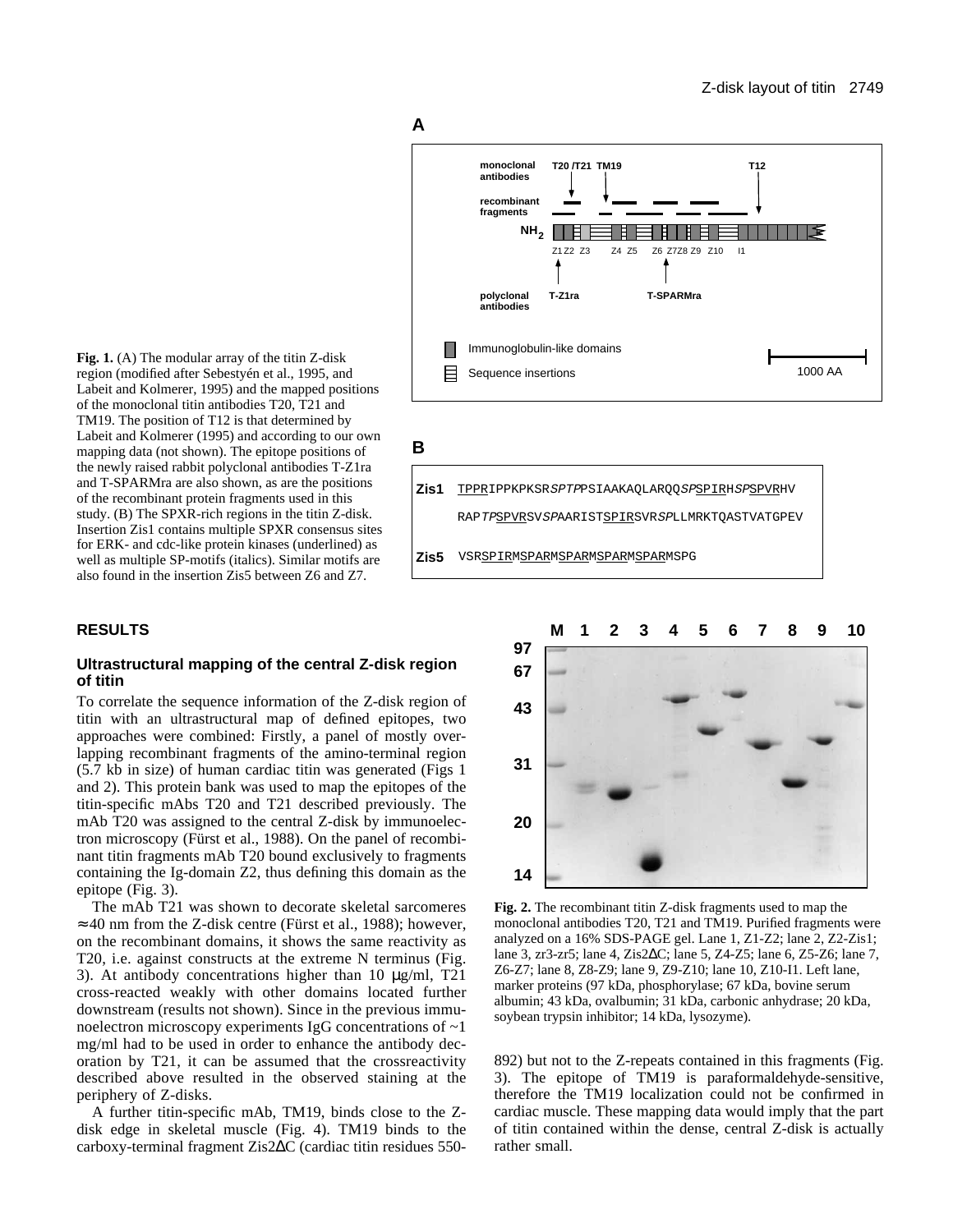

**Fig. 3.** Determination of the epitope specificities of T20, T21 and TM19 on dot-blots of recombinant titin Z-disk fragments. T20 (a) and T21 (b) bind exclusively to fragments containing the Ig-domain Z2. TM19 (c) binds to the non-modular C-terminal region of Zis2 (Zis2∆C). Bottom strip, controls with the goat anti-mouse antibody (d) used for antibody detection.

To confirm and extend the mapping data, two new rabbit polyclonal antibodies were used: the antibody T-Z1ra is directed against the extreme amino-terminal end of titin (cardiac titin residues 1-100), and T-SPARMra is specific for a phosphorylation motif located between Ig-domains 6 and 7 (cardiac titin residues 1,408-1,438; Sebestyén et al., 1955; Labeit and Kolmerer, 1995). T-SPARMra was mapped in skeletal muscle by pre-embedding labelling as described in Materials and Methods. In cardiac muscle, the difficulty in antibody penetrating the very dense Z-disk was circumvented by using cryosections and immunogold labelling. In agreement with the localization of mAb T20 (Fürst et al., 1988), we observed central Z-disk labelling by T-Z1ra using immunogold labelling in cardiac muscle (Fig. 4). In skeletal muscle, T-Z1ra showed dense labelling on the Z-disk (not shown). This independent result unequivocally puts the amino terminus of titin to the centre of the Z-disk. In contrast, T-SPARMra decorated sarcomeres at a position peripheral to Z-disks, ~35 nm (skeletal muscle) to  $~60$  nm (cardiac muscle) from the Z-disk centre (Fig. 4). In skeletal muscle sarcomeres, the fine band of label was at the end of the Z-disk comb (Fig. 4). Interestingly, high concentrations of T-SPARMra dissolved Z-disks (not shown). These ultrastructural findings confirm the epitope mapping data and support the idea of the central Z-disk region of titin spanning mostly between Ig-domains Z1 and Z4.

# **A second Ser/Pro-rich sequence is revealed in the Zdisk**

The Z-disk region of titin shows a complex pattern of Igdomains with large inter-domain insertions (Sebestyén et al., 1955; Labeit and Kolmerer, 1995), comparable to the M band portion of titin (Gautel et al., 1993). To understand the primary structure of the two Z-disk insertions located between domains Z2 and Z3 (Zis1) and between domains Z3 and Z4 (Zis2; see also Fig. 1B) in more detail, their sequences were analyzed by self-comparison and by visual inspection. Amino-terminal to Z3, we observed a region strikingly rich in serine and proline residues (Fig. 1B). This sequence contains four repeats of the motif SPXR as well as multiple SP sites. The latter have been shown in many proteins to be essential parts of consensus substrate sites for growth factor and cell cycle dependent protein kinases (Songyang et al., 1994). The SPARM-motifs in Zis5 have been shown to **skeletal cardiac**

**a**



**<sup>c</sup> Fig. 4.** Immunoelectron microscopical localization of defined Z-disk titin epitopes in rabbit skeletal and cardiac muscles. Micrographs a to c show Triton-extracted fibre bundles of rabbit psoas muscle incubated with antibodies TM19 (b) and T-SPARMra (c) followed by unlabelled secondary antibody and

subsequent processing for electron microscopy. A control sample treated only with secondary antibody is given in a. For epitope localization in cardiomyocytes, cryosections of rabbit heart papillary muscle were treated with T-Z1ra (d) and T-SPARMra (e) and subsequently with Protein A coupled to 10 nm gold. The positions of antibody decoration are indicated by arrowheads. Note specific labelling of the Z-disk centre and periphery. Bars, 100 nm.

belong to this substrate family (Sebestyén et al., 1995). To test whether this was true for the Zis1 region of titin, the bacterially expressed titin fragment Z2-Z3 was incubated with total muscle extracts from neonatal and adult mice in the presence of [γ-33P]ATP. Strong phosphate incorporation with extracts from neonatal tissue was observed, indicating that developing muscle most likely contains the kinase activity (Fig. 5A). Since the flanking modules Z2 and Z3 were not found to be phosphorylated (Fig. 5B), we concluded that the insertion Zis1 of titin contains another, previously unidentified, phosphorylation site for Ser/Pro-directed protein kinases in addition to the site in Zis5 (Sebestyén et al., 1955). Cdc2 kinase and ERK-2 kinase were assayed for their ability to phosphorylate Z2-Z3. Fig. 5A demonstrates that both kinases were indeed able to incorporate stoichiometric amounts of phosphate into this titin fragment, with ERK-2 giving rise to the higher levels of phosphate incorporation (about 5 mol/mol). Similarly, the insertion in Zis5 was found to be phosphorylated by these SP-specific protein kinases (Sebestyén et al., 1995).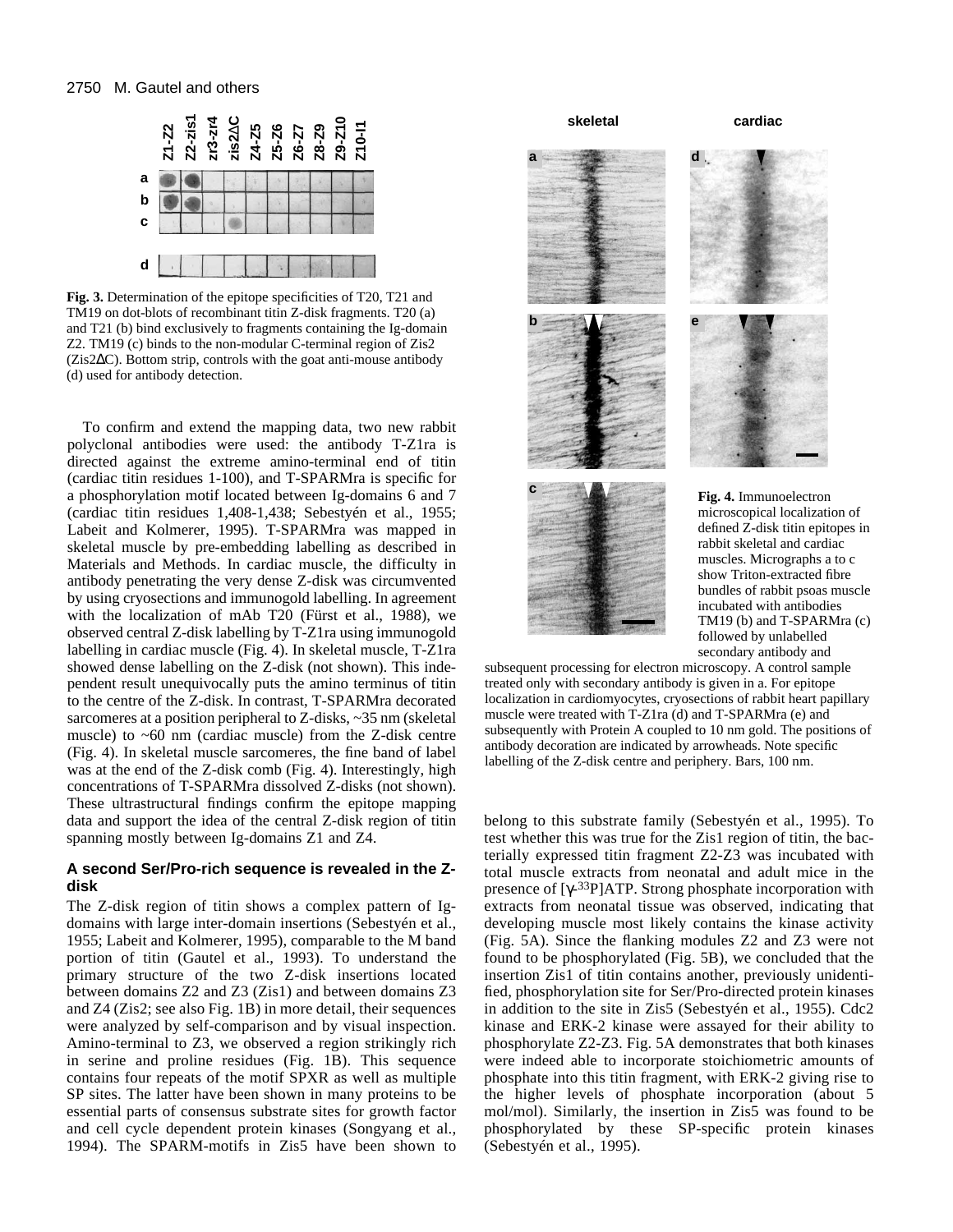**Fig. 5.** (A) Phosphorylation of titin Z2-Z3 is downregulated in adult muscle. Extracts of neonatal (lane 1) and adult cardiac tissues (lane 2) contain different levels of protein kinases that phosphorylate Z2-Z3 as analyzed by autoradiography of SDS-polyacrylamide gels. The different intensities suggest a developmental down-regulation of the SPXRdirected kinases. Phosphate incorporation into Z2-Z3 is achieved by SP-specific protein kinases like recombinant ERK 2 kinase (lane 3) and cdc2 kinase (lane 4). Position of marker proteins as in Fig. 2 are indicated. (B) The insertion between domains Z2 and Z3 contains the target site for SP-directed kinases. Z2 (lanes 1 and 4), Z2-Z3 (lanes 2 and 5) and Z3 (lanes 3 and 6) were assayed for phosphorylation by ERK 2. Only the construct Z2-Z3 is phosphorylated, indicating that Zis1 contains the target sites. Coomassie-stained SDS-polyacrylamide gel, lanes 1 to 3; autoradiograph of corresponding lanes, lanes 4 to 6.



# **A novel repeat sequence in the titin Z-disk region is expressed in variable copy numbers**

To understand their primary sequence in more detail, the insertions of the cardiac titin Z-disk sequence (EMBL X90568) were analyzed for repetitive sequence elements by computer analysis and visual inspection. In Zis2, we were able to identify the presence of 6 copies of a 45 residue repeat (Fig. 6A). These motifs, which we termed Z-repeats (zr), showed no homology to other proteins in sequence data bases. While the central repeats are essentially identical copies (zr2, zr3, zr4), the two flanking repeats (zr1 and zr5) are more divergent (Fig. 6B).

**A**

Strikingly, these repeats contain hardly any aromatic residues, but are rich in charged and hydrophobic residues arranged in clusters (Fig. 6A).

The immunoelectron microscopical localization of the T-Z1ra, T20, T-SPARMra and TM19 epitopes places the Zrepeats in the part of cardiac titin that is in the centre of the Zdisk. Attempts to isolate the Z-repeat region by PCR from total human cardiac cDNA with the primer pair  $z$ /ol1 and  $z$ /ol2 (see Materials and Methods) yielded a surprisingly inhomogeneous population of amplified fragments which were further analyzed by DNA sequencing. The schematic representation in Fig. 7

| Zr1             | - KQD AD K S A - A V A T V V A A V D M A R V R E P V I S A - - V EQT A Q R T T T T A V H I Q P     | 46 |
|-----------------|----------------------------------------------------------------------------------------------------|----|
| Zr5             | - KVD VGKKAEA VATVVAAVDQARVREPREPGHLEESYAQQTTLEYGYKER                                              | 49 |
| Zr <sub>2</sub> | - QVRKEA E K TA V TKV V V A A DKA KE QE LKSRTK - E T I T TK Q E QMHV T HE - -                      | 46 |
| Zr3             | - Q IRKET E K TF V PKV V I S AA KA KE QE T   - - RIS - EEIITK K Q K Q - - V T QE A -               | 43 |
| Zr4             | - - MRKEAEKTALST I A VATAKAKE QET I LRTR - ETMATRQ E QTQIV T H GI - -                              | 45 |
| Zra1            | - - ΙΜΚΕΙΤ R Κ ΤΙV V ΡΙΚΙV Ι V Α ΤΙΡ ΚΙV ΚΙΕ QID L V SIRIGIR - Ε G Ι ΙΤ ΤΙΚΙRΙΕ QIVIQI Ι Τ QIE Κ - | 46 |
| Zra2            | - IRQETEITAASMV V V A T A KS T KLETV P G AQ - E E T T T Q Q D Q M H L S Y E K -                    | 46 |



**Fig. 6.** (A) Multiple sequence alignment of the titin Z-repeats. Motifs were aligned using CLUSTAL-W, edited by visual inspection, and conserved positions were boxed using PRETTYPLOT (P. Rice, EMBL). The Z-repeats found in the smallest length variant of Zis2 are consecutively numbered zr1 to zr5. Alternatively spliced Z-repeats are designated with the suffix a, zra1 and zra2. Note that the flanking repeats zr1 and zr5 are more distantly related to the central repeats, but more closely to each other. (B) A phylogenic tree demonstrates that the central Z-repeats form a distinct group, the flanking repeats zr1 and zr5 are separated by a deep branch. The phylogenic tree was calculated by CLUSTALW and displayed by TREETOOL. The stability was checked by a bootstrap calculation with CLUSTALW.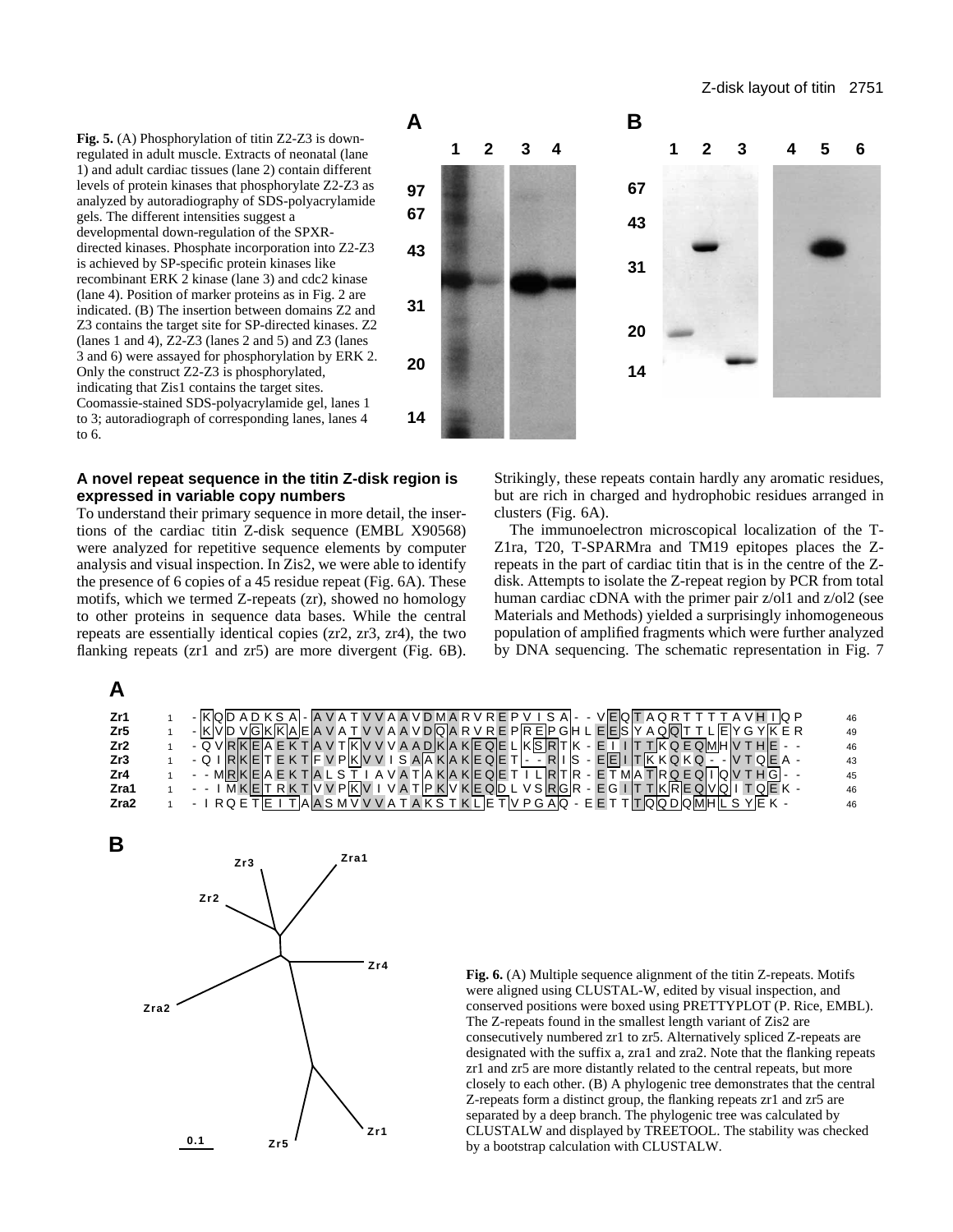#### 2752 M. Gautel and others

**Fig. 7.** A schematic representation of the central Z-disk region of titin defined in this work. The phosphorylation sites in the Z-disk centre and periphery are highlighted. The differentially spliced Zrepeats are marked as a region of variable length. The three splice-variants so far isolated from human cardiac cDNA are shown schematically. The Z-repeats are numbered as in Fig. 6, with the differentially spliced repeats as zra1 and zra2. Note that zra2 is spliced between zr3 and zra1, indicating that expansion of the repeat region occurs by splicing of modules in a carboxy- to amino-terminal order. The Z-repeats in the cardiac titin sequence published previously are marked with \*. The positions of the antibodies used to map the Z-disk region are shown (grey arrows).



shows that these sequences vary only by the number of central Z-repeats, which can be present in a total of 5, 6 or 7 copies. The smallest form isolated from cardiac cDNA (clone ZisS, X98114) contains the possibly constitutive repeats designated zr1 to zr5. Expansion of this pattern was observed to occur between motifs zr3 and zr4 (clone ZisL, X98115). The differentially spliced repeats (called zra1 and zra2) can be well aligned with the highly homologous group of repeats zr2, zr3 and zr4 (Fig. 6A) and cluster together in the phylogenic tree (Fig. 6B). These studies thus revealed an unexpectedly complex pattern for cardiac titin with at least three splice variants containing variable numbers of Z-repeats (Fig. 7). The results identify the Z-repeats of titin as a region whose length can be varied by differential splicing and which may therefore be involved in the control of Z-disk thickness and alternative ligand interactions.

# **DISCUSSION**

To understand in more detail the spatial correlation between distinct titin Z-disk motifs and the sarcomeric ultrastructure of cardiac muscle, we have combined two technical approaches. Firstly, we produced a bank of overlapping recombinant fragments of Z-disk titin to map existing titin monoclonal antibodies of known ultrastructural localization (Fürst et al., 1988) with a resolution of a single Ig domain. Secondly, we raised two sequence-specific polyclonal antibodies and mapped them by immunoelectron microscopy. The central decoration of Zdisks from skeletal muscle by T20 described previously (Fürst et al., 1988) is in good agreement with the decoration pattern of the new polyclonal antibody T-Z1ra in cardiac muscle, which labels the central Z-disk region (Figs 1, 4). The combined antibody data therefore place the titin N terminus in the centre of the Z-disk, with minimal or no overlap of the molecules entering the structure from two half sarcomeres.

The central Z-disk region of titin is narrowed down further to the stretch between Ig-domains Z1 and Z4 by the positions of the TM19, T-SPARMra and T-Z1ra epitopes. Their labelling patterns demonstrate that titin enters the Z-disk of cardiac

muscle up to about Z4, since TM19 obscures the comb-shaped transition zone at the edge of the skeletal muscle Z-disk (Fig. 4). The SPIRM(SPARM)4 motif in Zis5 is situated in this comb-shaped transition zone (Fig. 4). A significant portion of the N-terminal region of titin, previously assigned to the Z-disk (Labeit and Kolmerer, 1995), is therefore actually in the I-band between the Z-disk and the T12-epitope, which is about 100 nm from the Z-disk centre in skeletal muscle (Fürst et al., 1988).

The alignment of the epitopes of T20, TM19 and T-SPARMra implies that there is a largely linear arrangement of titin in this region. Since single Ig-domains of titin measure about 4 nm each (Pfuhl and Pastore, 1995), and there are only 4 such domains in the Z-disk, accounting for 16 nm, the large sequence insertion between domains Z3 and Z4 may account for a significant stretch of the 60 nm half Z-disk width of titin in cardiac muscle. Sequence analysis of this insertion reveals the presence of a novel, 45 residue repeat module (Fig. 6A), present in 5 to 7 copies (Fig. 7) in human cardiac muscle. The observation that single Z-repeats can be differentially spliced suggests that this novel motif represents a functional domain. Furthermore, the motif boundaries are clearly defined by their splice junctions. The function of these motifs awaits elucidation, but they may represent a class of protein-protein interaction module specific to the Z-disk of titin. However, attempts to detect an interaction between recombinant titin Z-repeats zr3 and zr4 and radiolabelled  $\alpha$ -actinin, a putative ligand, were unsuccessful (data not shown). The interaction between titin and  $\alpha$ -actinin reported previously (Wang and Jeng, 1992; Astier et al., 1993; Tanabe et al., 1994) may therefore be in other motifs, or may be too weak to be detected by using recombinant fragments. The variability in the number of Zrepeats expressed suggests that the variable length of this segment may be involved in determining the thickness of the striated muscle Z-disk, which is known to show great variability (Squire, 1981; Yamaguchi et al., 1985; Vigoreaux 1994). The presence of further length variants due to additional, consecutively spliced Z-repeats cannot be excluded from our current data. This could explain how the T-SPARMra epitope can be between 35 nm to 60 nm from the Z-disk centre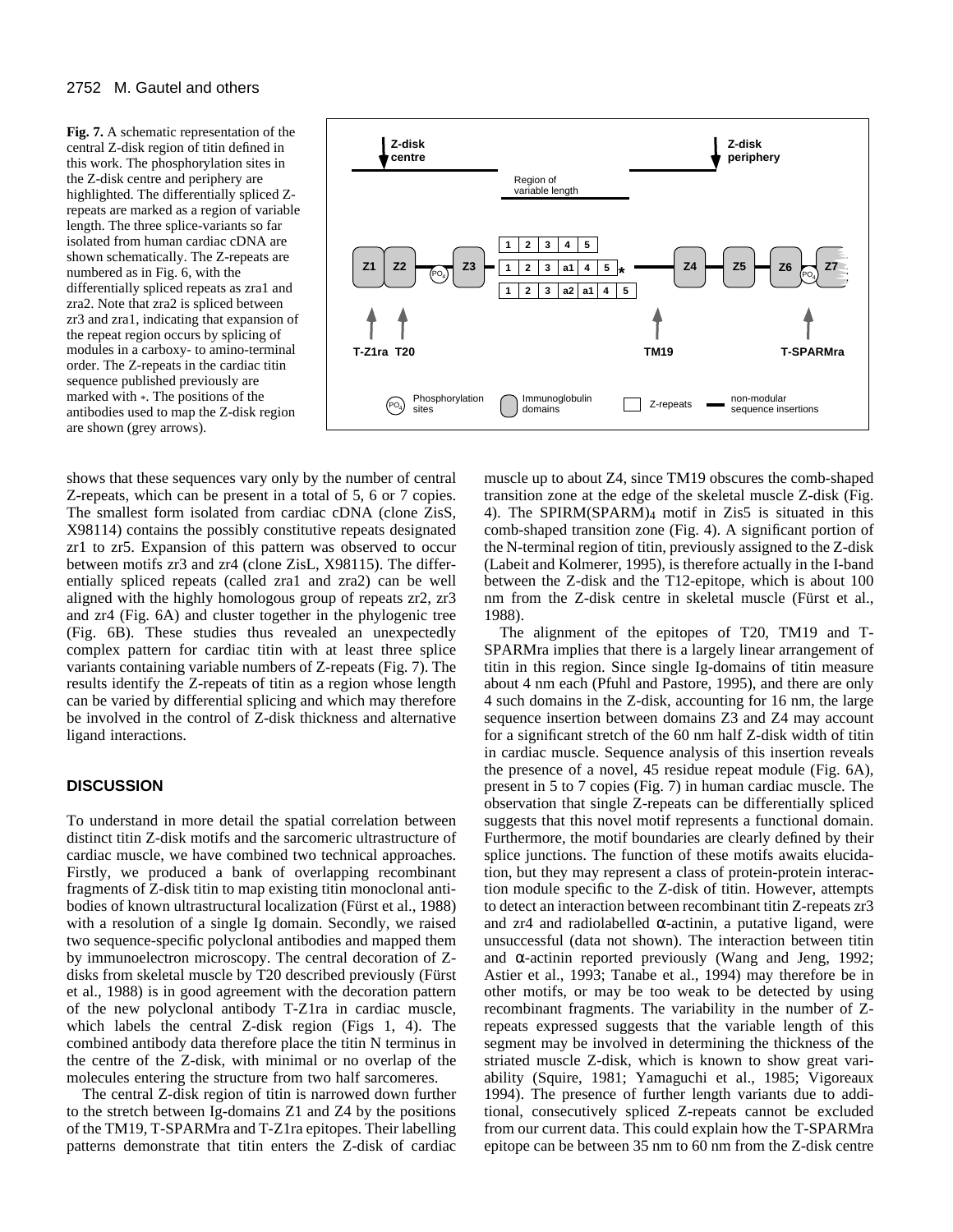in different muscle types (Fig. 4). However, a full understanding of the possible permutations of this region requires the complete genomic structure of titin.

The N-terminal region of Zis1 consists of a proline-rich region containing 4 SPXR motifs (Fig. 1b) similar to those found in a direct repeat pattern in the insertion Zis5 between Ig-domains Z6 and Z7 (Sebestyén et al., 1995). As with Zis5, in vitro phosphorylation by SP-directed kinases like cdc2 and ERK-2 is observed with the recombinant fragment Z2-Z3 (Fig. 5). Thus, there is a second candidate for a switch in the control of Z-disk assembly by phosphorylation. Based on our ultrastructural investigations, this putative switch is in the central, rather than the peripheral region of the Z-disk. The region harbouring the new SPXR motifs might interact in a phosphorylation-dependent fashion with modules of other proteins which bind to proline-rich sequences. In this context, we note that the SH3 domains of both nebulin and the cardiac mini-nebulin, nebulette, are localized in the Z-disk (Labeit and Kolmerer, 1995; Moncman and Wang, 1995).

The ultrastructural layout of Z-disk titin presented here should now allow correlation of in vitro binding data of other sarcomeric proteins to the sarcomeric ultrastructure. The phosphorylation motifs in Zis1 and Zis5, as well as the novel titin Z-repeats, may present a new view on Z-disk variability.

This work was supported by the Deutsche Forschungsgemeinschaft (Ga405/3-1, Fu339/1-3). We are grateful to Toby Gibson and Annalisa Pastore for stimulating and productive discussions on sequence alignments, and continuous support of this work. We thank the members of the EMBL peptide and oligo synthesis, and DNAsequencing services for their invaluable support. Special thanks to David Stoddard for reliable animal immunization.

#### **REFERENCES**

- **Astier, C., Labbé, J.-P., Roustan, C. and Benyamin, Y.** (1993). Effects of different enzymatic treatments on the release of titin fragments from rabbit skeletal myofibrils. *Biochem. J.* **290**, 731-734.
- **Bennett, P. M. and Gautel, M.** (1996). Titin domain patterns correlate with the axial disposition of myosin at the end of the thick filament. *J. Mol. Biol.* **259**, 896-903.
- **Debus, E., Weber, K. and Osborn, M.** (1983). Monoclonal antibodies to desmin, the muscle-specific intermediate filament protein. *EMBO J.* **2**, 2305- 2312.
- **Devereux, J., Haeberli, P. and Smithies O.** (1984). A comprehensive set of sequence analysis programs for the VAX. *Nucl. Acids Res.* **12***,* 387-395.
- **Freiburg, A. and Gautel, M.** (1995). A molecular map of the interactions of titin and myosin-binding protein C: implications for sarcomeric assembly in familial hypertrophic cardiomyopathy. *Eur. J. Biochem.* **235**, 317-323.
- Fürst, D. O., Osborn, M., Nave, R. and Weber, K. (1988). The organization of titin filaments in the half-sarcomere revealed by monoclonal antibodies in immunoelectron microscopy: a map of ten nonrepetitive epitopes starting at the Z line extends close to the M-line. *J. Cell Biol.* **106**, 1563-1572.
- Fürst, D. O., Osborn, M. and Weber, K. (1989). Myogenesis in the mouse embryo: differential onset of expression of myogenic proteins and the involvement of titin in myofibril assembly. *J. Cell Biol.* **109**, 517-527.
- Fürst, D. O. and Gautel, M. (1995). The anatomy of a molecular giant: how the sarcomeric cytoskeleton is assembled from molecules of the immunoglobulin superfamily. *J. Mol. Cell. Cardiol.* **27**, 951-959.
- **Gautel, M., Leonard, K. and Labeit, S.** (1993). Phosphorylation of KSPmotifs in the C-terminal region of titin in differentiating myoblasts. *EMBO J.* **12**, 3827-3834
- **Handel, S. E., Wang, S.-M., Greaser M. L., Schultz, E., Bulinski, J. C. and Lessard, J. L.** (1989). Skeletal muscle myofibrillogenesis as revealed with a monoclonal antibody to titin in combination with detection of the α- and γisoforms of actin. *Dev. Biol.* **132**, 35-44.
- **Harlow, E. and Lane, D.** (1988). Monoclonal antibodies. *Antibodies: A Laboratory Manual*, pp. 174-238. Cold Spring Harbor Laboratory Press, Cold Spring Harbor, NY.
- **Itoh, Y., Suzuki, T., Kimura, S., Ohashi, K., Higushi, H., Sawada, H., Shimizu, T., Shibata, M. and Maruyama, K.** (1988). Extensible and less extensible domains of connectin filaments in stretched vertebrate skeletal muscle sarcomeres as detected by immunofluorescence and immunoelectronmicroscopy using monoclonal antibodies. *J. Biochem.* **104**, 504-508.
- Labeit, S., Gautel, M., Lakey, A. and Trinick, J. (1992). Towards a molecular understanding of titin. *EMBO J.* **11***,* 1711-1716.
- Labeit, S. and Kolmerer, B. (1995). Titins, giant molecules in charge of muscle ultrastructure and elasticity. *Science* **270**, 293-296.
- Labeit, S. and Kolmerer, B. (1995). The complete primary structure of human nebulin and its correlation to muscle structure. *J. Mol. Biol.* **248**, 308-315.
- **Laemmli, U. K.** (1970). Cleavage of structural proteins during the assembly of the head of bacteriophage T4. *Nature* **227***,* 680-685.
- **Lin, Z., Lu, M. H., Schultheiss, T., Choi, J., Holtzer, S., DiLullo, C.,** Fischman, D. A. and Holtzer, H. (1994). Sequential appearance of musclespecific proteins in myoblasts as a function of time after cell division: evidence for a conserved myoblast differentiation program in skeletal muscle. *Cell Motil. Cytoskel.* **29***,* 1-19.
- Maruyama, K., Natori, R. and Nonomura, Y. (1976). New elastic protein from muscle. *Nature* **262**, 58-59.
- **Maruyama, K., Matsubara, S., Natori, R., Nonomura, Y., Kimura, S., Ohashi, K., Murakami, F., Handa, S. and Eguchi, G.** (1977). Connectin, an elastic protein of muscle: characterization and function. *J. Biochem.* **82**, 317-337.
- **Maruyama, K., Kimura, S., Yamamoto, K., Wakabayashi, T. and Suzuki, T.** (1985). Connectin causes aggregation of myosin rods but not myosin heads. *Biomed. Res.* **6**, 423-427
- **Moncman, C. L. and Wang, K.** (1995). Nebulette: a 107 kD nebulin-like protein in cardiac muscle. *Cell Motil. Cytoskel.* **32**, 205-225.
- Pfuhl, M. and Pastore, A. (1995). Tertiary structure of an immunoglobulinlike domain from the giant muscle protein titin: a new member of the I-set. *Structure* **3**, 391-401.
- **Politou, A., Gautel, M., Pfuhl, M., Labeit, S. and Pastore, A.** (1994a). Immunoglobulin-type domains of titin: same fold, different stability? *Biochemistry* **33***,* 4730-4737.
- Politou, A., Gautel, M., Joseph, C. and Pastore, A. (1994b). Immunoglobulin domains of titin are stabilized by N-terminal extension. *FEBS Lett.* **352***,* 27- 31.
- **Politou, A. S., Gautel, M., Improta, S., Vangelisia, L. and Pastore, A.** (1996). The elastic I-band region of titin is assembled in a 'modular' fashion by weakly interacting Ig-like domains. *J. Mol. Biol.* **255**, 604-616.
- **Saiki, R. K., Scharf, S. J., Faloona, F., Mullis, G. T. and Erlich, H. A.** (1985). Enzymatic amplification of beta-globin genomic sequences and restriction site analysis for diagnosis of sickle cell anemia. *Science* **230**, 1350-1354.
- Sebestyén, M. G., Wolff, J. A. and Greaser, M. L. (1995). Characterization of a 5.4 kb cDNA fragment from the Z-line region of rabbit cardiac titin reveals phosphorylation sites for proline-directed kinases. *J. Cell Sci.* **108**, 3029- 3027.
- **Songyang, Z., Blechner, S., Hoagland, N., Hoekstra, M. F., Piwnica-Worms, H. and Cantley, L. C.** (1994). Use of an oriented peptide library to determine the optimal substrates of protein kinases. *Curr. Biol.* **4**, 973-982.
- **Soteriou, A., Gamage, M. and Trinick, J.** (1993). A survey of interactions made by the giant protein titin. *J. Cell Sci.* **104**, 119-123.
- **Squire, J.** (1981). Structure of the Z-band. *The Structural Basis of Muscular Contraction*. pp. 364-375. Plenum Press, New York and London.
- Tanabe, R., Tatsumi, R. and Takahashi, K. (1994). Purification and characterization of the 1200-kDa subfragment of connectin filaments produced by 0.1 mM calcium ions. *J. Biochem.* **115**, 351-355.
- **Tokayasu K. T.** (1973). A technique for ultracryotomy of cell suspensions and tissues. *J. Cell Biol.* **57**, 551-565.
- **Tokayasu, K. T. and Maher P. A.** (1987a). Immunocytochemical studies of cardiac myofibrillogenesis in early chick embryos. I. Presence of immunofluorescent titin spots in premyofibril stages. *J. Cell Biol*. **105**, 2781- 2793.
- **Tokayasu, K. T. and Maher P. A.** (1987b). Immunocytochemical studies of cardiac myofibrillogenesis in early chick embryos. II. Generation of αactinin dots within titin spots at the time of the first myofibril formation. *J. Cell Biol*. **105**, 2781-2793.
- **Thompson, J. D., Higgins, D. G. and Gibson, T. J.** (1994). CLUSTAL-W: improving the sensitivity of progressive, multiple sequence alignment